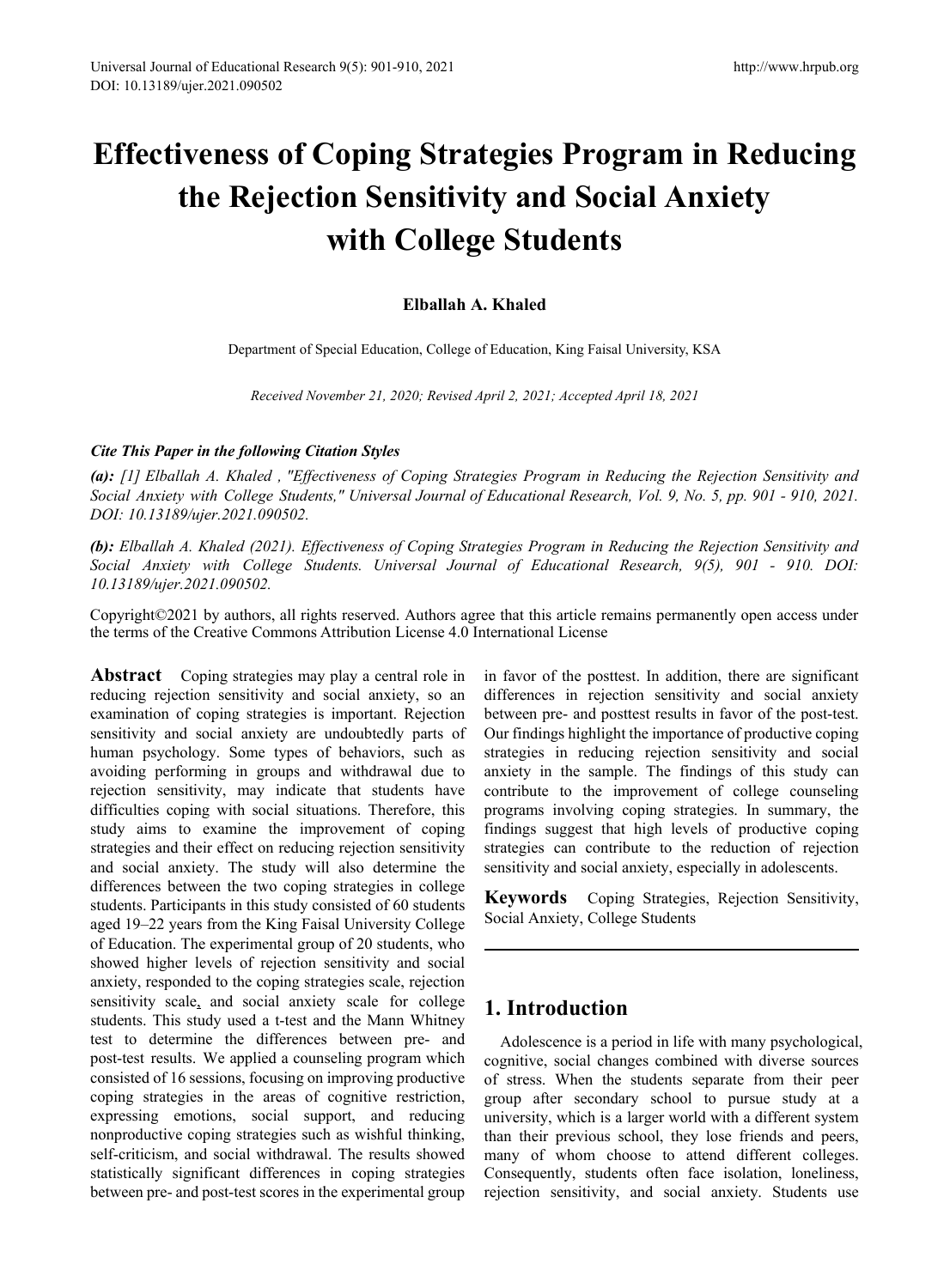cognitive and behavioral coping strategies to adapt to these new challenges, which have effects on social and emotional development. Entering college requires youths to face multiple transitions, including changes in living arrangements, academic environments, and social relationship networks [29]. Adolescence is recognized as a particularly stressful period of development. During this period, adolescents simultaneously deal with physical and cognitive transitions as well as the challenges of changing peer relationships. Few studies on coping strategies with adolescents focus on developmental changes in coping behaviors or on how coping strategies may vary with gender and types of stressors [35]. According to Lazarus and Folkman [21] coping involves "cognitive, behavioral and emotional efforts to manage particular external and/or internal demands that are appraised as taxing or exceeding the resources of the person." According to Lopze [23], coping is "a response aimed at diminishing the physical, emotional, and psychological burden that is linked to stressful life events and daily hassles." The conceptualization of coping processes has evolved over the past several decades resulting in several contemporary models of coping. One of the widely accepted models is known as the transactional model of stress appraisal and coping developed by Lazarus and Folkman.

The use of avoidance-oriented strategies is generally associated with adolescents' poor adaptation and high levels of problem behaviors. Avoidance-oriented coping often exacerbates stress because it fails to help individuals deal with the things that make them stressed. Instead, it includes denying that the stressful event or its impact occurred, thus physically removing oneself from the situation by escaping [15]. The use of emotion-oriented coping seems to be related to negative outcomes. Some studies report that it is associated with internalizing problems, such as depression and anxiety. Emotion-focused coping may lead to an intensification of emotional distress, partially because individuals are more focused on the emotional experience rather than finding problem-solving strategies to deal with stressful events. Richardson [30] investigated assessing coping (i.e., avoidant, problem-solving, social-support-seeking) in light of symptoms of psychopathology (i.e., generalized anxiety, social anxiety, depression, eating pathology). The study found that avoidant coping predicted increases in symptoms of social anxiety, and depressive symptoms predicted increases in maladaptive coping. There is evidence for an association between problem-solving and symptoms of anxiety, and symptoms of depression predict reduced problem-solving coping and social-support-seeking from friends over time.

McDonald [26] examined the relationship between rejection sensitivity, relationships with parents and friends, and internalizing symptoms during adolescence. One particular interest was whether the quality of relationships with mothers, fathers, and friends would moderate associations between rejection sensitivity and depressive symptoms and social anxiety and between rejection sensitivity and social anxiety. London et al. [24] confirmed the idea that anxious expectations of rejection can lead to withdrawal and social anxiety. The study also found that teachers with positive attitudes can help students with high rejection sensitivity.

As can be seen from the model, the most important part of the rejection sensitivity dynamics is the anxious anticipation of rejection. Both this rejection and having a high level of anxiety about what could happen is described as high rejection sensitivity, while students with low rejection sensitivity do not feel anxious about whether they will be accepted or rejected [9]. In this context, Khoshkam et al. [20] found that anxiety levels and self-confidence in university students were partial tool variables in the relationship between anxiety-related attachment styles and rejection sensitivity. Rejection sensitivity seems to show a significant positive correlation to fearful and preoccupied attachment styles and worry, and a significant negative correlation to self-esteem. Similarly, Ozen et al. [28] found that attachment anxiety and avoidance, as well as rejection sensitivity, had neither unique nor mediated effects on friendship quality. However, rejection sensitivity moderated the effect of attachment avoidance on friendship quality, and the combination of high avoidance and high rejection sensitivity is associated with particularly low friendship quality.

Nevertheless, Downey et al. [10] argued that there may be different correlates and consequences of rejection sensitivity anxious and rejection sensitivity angry forms. They asserted that rejection sensitivity anxiety would be more strongly associated with internalizing problems, such as depressive affect and social anxiety, whereas rejection sensitivity angry would be more strongly associated with externalizing problems, such as aggressive behavior.

Many researchers have suggested that interpersonal experiences affect individuals' expectations about future relationships. This is especially true for individuals who have a history of expectations of rejection and anxiety from others in social situations as opposed to those who feel satisfaction in their relationships. According to previous studies (e.g., [6,7]), proactive coping strategies may be more effective through counseling programs with adolescents, especially with older adolescents, because they have broader experience, higher intellectual ability, and greater general competence than younger adolescents. Expectations of social anxiety are higher with college students who have high rejection expectations as compared to peers with lower social anxiety. Therefore, stressors in social situations are associated with rejection expectations in relationships in general. The study may guide students to develop suitable coping strategies to reduce rejection sensitivity and social anxiety.

#### **1.1. Statement of the Problem**

Downey & Feldman [9] found that rejection sensitivity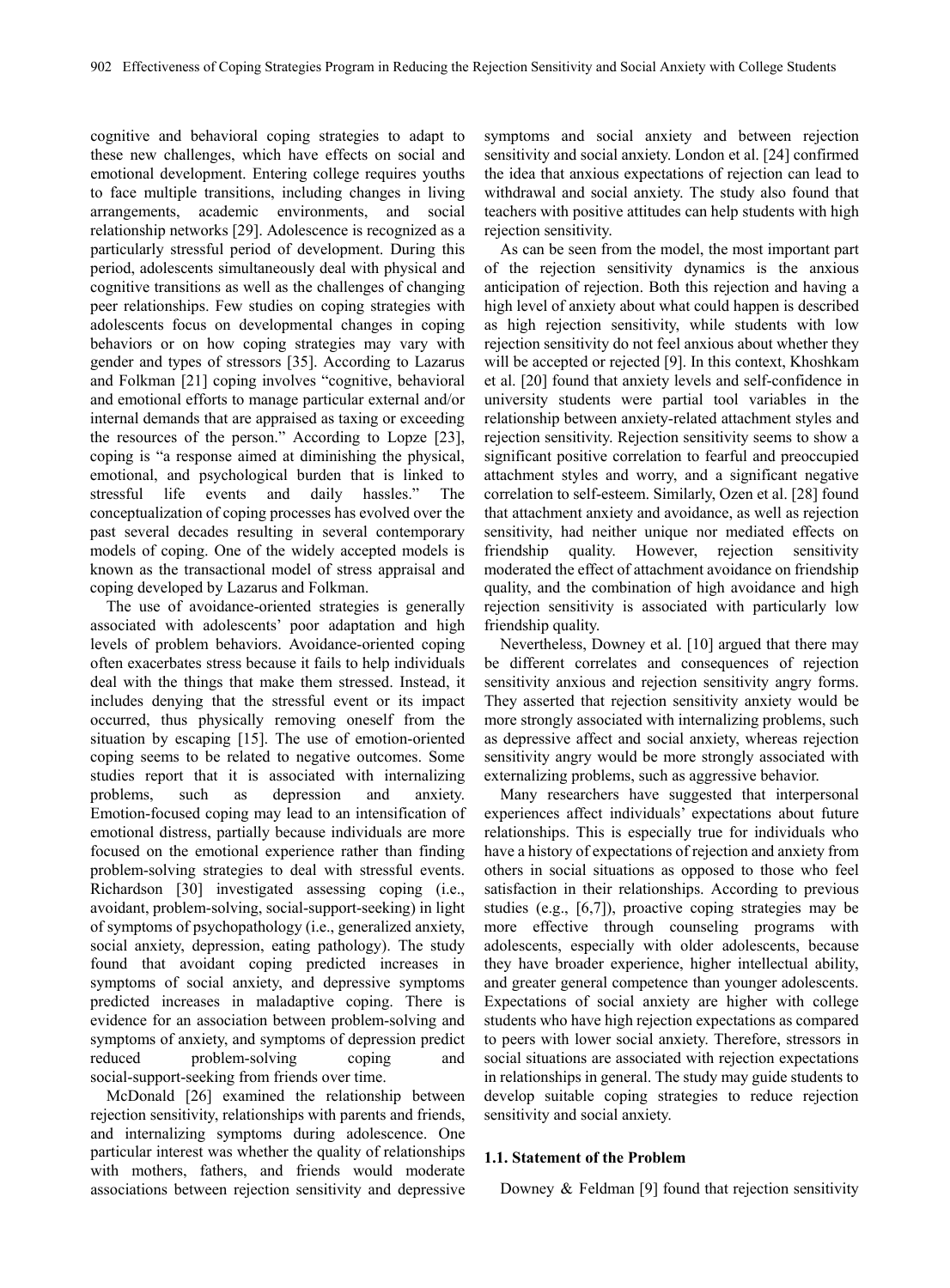may lead people to be unable to maintain supportive and satisfying relationships because they readily avoid situations in which rejection is possible. Downey and Feldman's model suggests that people who enter a relationship anxiously expecting rejection are likely to perceive intentional rejection as a result of their partner's insensitive or ambiguous behaviors, feel insecure and unhappy about the relationship, and respond to perceived rejection or threats of rejection by their partner with hostility, diminished support, jealousy, or behavior control. From the point of view of this theory, we can conclude that people with high rejection sensitivity are not only unable to maintain supportive relationships, but due to their lack of quality relationships, may also perceive less social support from those relationships they do have [18].

Al-Hazmi [2] aimed to assess the prevalence and associated factors of social anxiety disorder and its effect on the performance of medical students at Taibah University in Medina. He found that 13.5% of the students in the study reported severe to very severe social anxiety disorder, 18.8% reported mild level of the disorder, and 19.6% reported moderate level.

In another study in Saudi Arabia, Hakami [14] found that 47.2% of university students had mild symptoms of social anxiety, 42.3% had moderate to marked symptoms, and 10.5% had severe to very severe symptoms of social anxiety disorder.

Previous studies have shown that more than half (65.4%) of university students had moderate social anxiety, while nearly a quarter (22.4%) had severe levels of the disorder. Social anxiety not only seriously endangers the psychosocial adaptation, interpersonal communication, and academic achievement of college students but also leads to internalization and externalization problems such as depression and aggressive behaviors [5, 27, 37, 38].

The researcher noted that many college students had a feeling of rejection sensitivity and social anxiety, because they were not using proactive coping strategies, resulting in withdrawal from communication and interaction situations. Consequently, this research attempts to answer the following questions:

- 1. How effective are counseling programs effective in improving coping strategies, and what are their effects on reducing rejection sensitivity and social anxiety in college students?
- 2. Are there differences between rankings of mean scores in the experimental group in coping strategies, rejection sensitivity, and social anxiety pre- and posttest?

## **1.2. Significance of the Research**

The theoretical and practical importance of the current research is determined as follows:

A- Theoretical importance:

- Despite the previous studies that dealt with coping strategies and their impact on human behavior, studies have not given sufficient attention to counseling programs that enhance the dimensions of coping strategies, whether based on emotion or problems.
- The current study deals with important problems from which some university students suffer, such as rejection sensitivity and social anxiety, which affect their levels of social and academic progress. although they are in the preparation stage to work as teachers, and this work needs to enhance the skills of social interaction.

## B- Practical importance:

- Preparing a counseling program to improve the dimensions of coping strategies among university students.
- **•** Presenting new psychological scales for the Arab library, such as a coping strategies scale, a rejection sensitivity scale, and a social anxiety scale.
- Helping educational and psychological researchers recognize coping strategies that can be used by students to reduce rejection sensitivity and social anxiety.
- Training students by educators to enhance effective coping strategies in interaction situations, with the aim of reducing rejection sensitivity and social anxiety.
- Using techniques as an intervention method for university students with high rejection sensitivity and social anxiety .

## **1.3. Research Objective**

The current study aims to:

- 1. Verify the effectiveness of counseling programs in improving coping strategies and their effect on reducing rejection sensitivity and social anxiety in college students.
- 2. Determine differences in coping strategies, rejection sensitivity, and social anxiety in college students.

## **1.4. Definitions of the Main Concepts**

*Coping strategies*: Coping is defined as cognitive and behavioral efforts used to manage demands of stressful situations as well as emotions surrounding those situations [21]. According to Lewis & Frydenberg [22], coping strategies are "behavioral and cognitive efforts used by individuals to manage the demands of a person– environment relationship." For this study, we defined coping strategies as the total score obtained by students on the scale of coping strategies prepared by Tobin [34].

*Rejection sensitivity***:** Rejection sensitivity is defined as "sensitivity to ostracism" as a "dispositional" mountainous predisposition and represents an increase in the tendency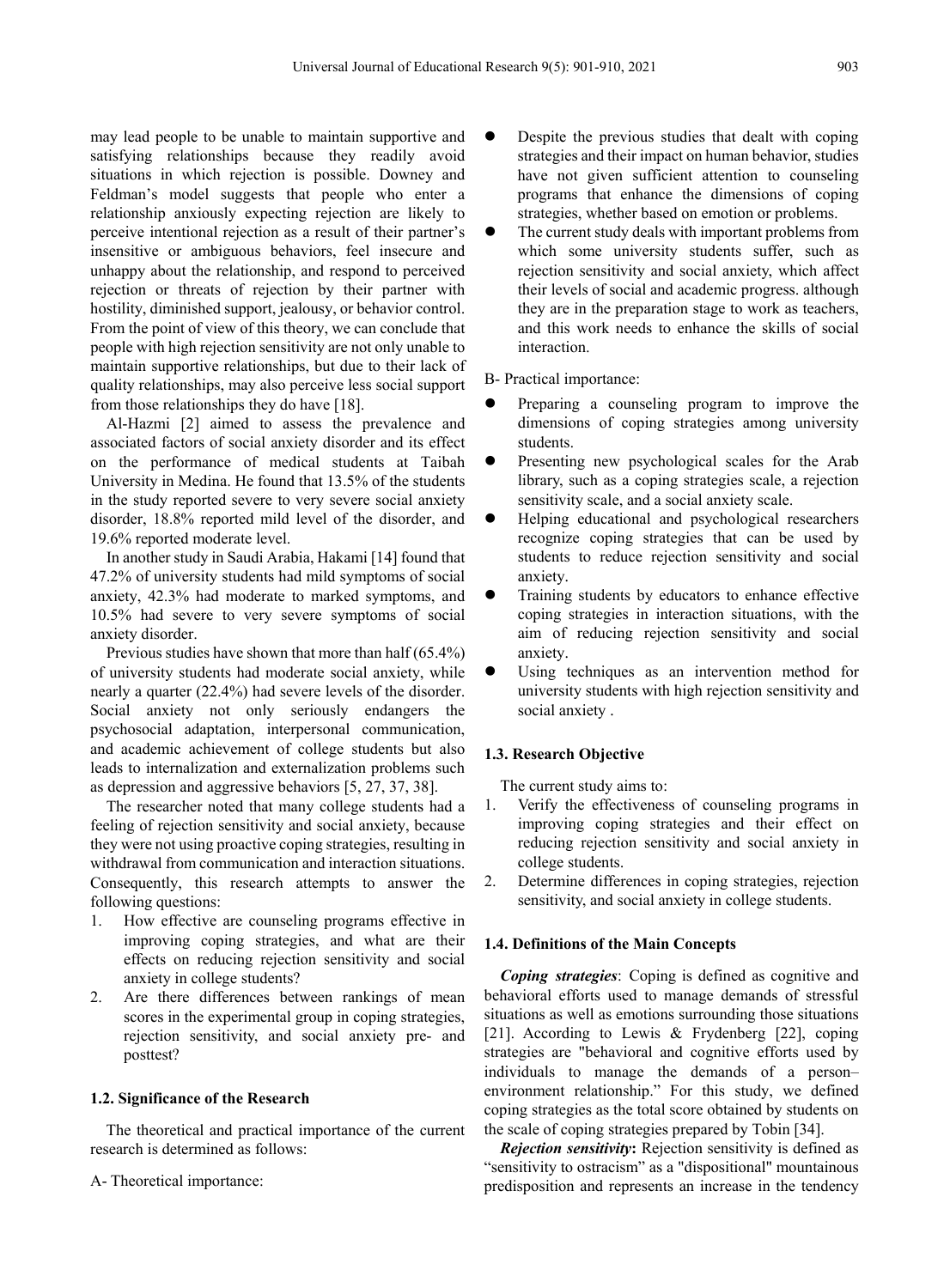or tendency to act in anger and anticipated anxiety and perceive it as a reality. This leads those who suffer from the disorder to behave in a manner characterized by an exaggeration of reacting to others in interpersonal relationships [9]. For our purposes, we defined rejection sensitivity as the total score obtained by students on the scale of rejection sensitivity used in this study.

*Social anxiety:* a state of observed fear of several social situations, especially performance situations, in which the individual appears in front of unfamiliar people or is under examination or observation from others. In these situations, the individual feels confused, fearful, and embarrassed. The individual realizes that this anxiety is irrational; nevertheless, it affects social activities [1]. For this study, we define social anxiety as "a state of tension resulting from the actual expectation or occurrence of evaluation in imaginary or real social interaction situations in interaction or confrontation situations."

# **2. Literature Review**

## **2.1. Intervention of Coping Strategies**

Coping resources are components in the environment (e.g., social support) or of an individual (e.g., problem-solving ability), which assist in dealing with stressors. Coping strategies (e.g., engaging in relaxing diversions) are the particular cognitive or behavioral acts used in response to a stressful event. Coping styles (e.g., approach coping) are modes of dealing with stressors that an individual typically engages in as a response to similar stressors over time. There is a multitude of subtypes or categories of coping that are considered either adaptive or maladaptive, such as problem-solving, support seeking, distraction, and self-blame [7]. Passive coping generally involves avoidance, withdrawal, and wishful thinking. And behavioral examples of passive coping strategies include talking to others about the situation either to ventilate feelings, get sympathy or elicit their help, withdrawing from social and other activities.

Williams [35] reports that children and adolescents experience stress in their lives and that they attempt to cope with that stress. Although most research on stress and coping has focused on adults, recent attention to adolescents suggests that there are developmental changes in coping during adolescence and that particular coping strategies vary with gender and the type of stressors adolescents experience. This study examined coping strategies used by male and female students in early, middle, and late adolescence when they were coping with two different types of stressors: daily hassles and major life events. Older adolescents used a greater variety of coping strategies and used methods that directly reduce the impact of the stressor and involved a cognitive component (e.g., plan full problem solving; reappraisal)

more often than younger adolescents.

Regarding college students, there are a few studies interested in improving coping strategies (e.g., Dickins [8]). This study found that college students have increased levels of stress, feeling overwhelmed, and the stress has been linked to a variety of physical and emotional problems. A number of studies have identified coping resources as helpful in decreasing the negative effects of stress. However, there are still some questions in the literature regarding effective ways to increase coping resources. Reading written feedback about coping resources is one way to increase individuals' awareness about their coping resources. Another intervention that has been shown to have positive and lasting effects with regard to health and well-being is therapeutic writing. While there are studies that point toward writing being beneficial to coping, there are currently no studies that have specifically connected writing interventions with increased coping strategies. Kadirava &Kumar [17] reported that stress exists in every part of our lives. The prevalence of stress is increasing among students in recent years. This is due to various factors such as increased pressure, competition, decreased resources, inadequate family support, exposure to violence through media, and increased use of alcohol as well as drugs. The transition from adolescence to adulthood is a difficult journey filled with various risks, rapid changes, and seemingly endless choices. Coping skills can help the youth to navigate through these challenges. These skills can help students to be self-reliant, solve problems, and make informed choices, which in turn promote their physical and psychological well-being.

#### **2.2. Rejection Sensitivity**

Adolescents with higher rejection sensitivity typically feel insecure and unhappy about their relationships and tend to perceive ambiguous behaviors in significant others as intentional rejection. Marston [25] used longitudinal, multi-reporter data in a community sample to examine the role of rejection sensitivity in late adolescents' social and emotional development. Rejection sensitivity was linked to a relative increase in adolescent depressive and anxiety symptoms. Stephen Ford [32] found that rejection sensitivity is a state of anxious expectation and the perception of other people's actions as a sign of rejection. The model of rejection sensitivity assumes that individuals with previous experiences of rejection become more sensitive to experiences of rejection in the future towards others, and are exposed to misalignment associated with rejection sensitivity. Downey [11] revealed that everyone experiences rejection. But while some people respond with equanimity, others respond in ways that profoundly compromise their well-being and relationships. Research has shown that individuals who anxiously expect rejection have a tendency to readily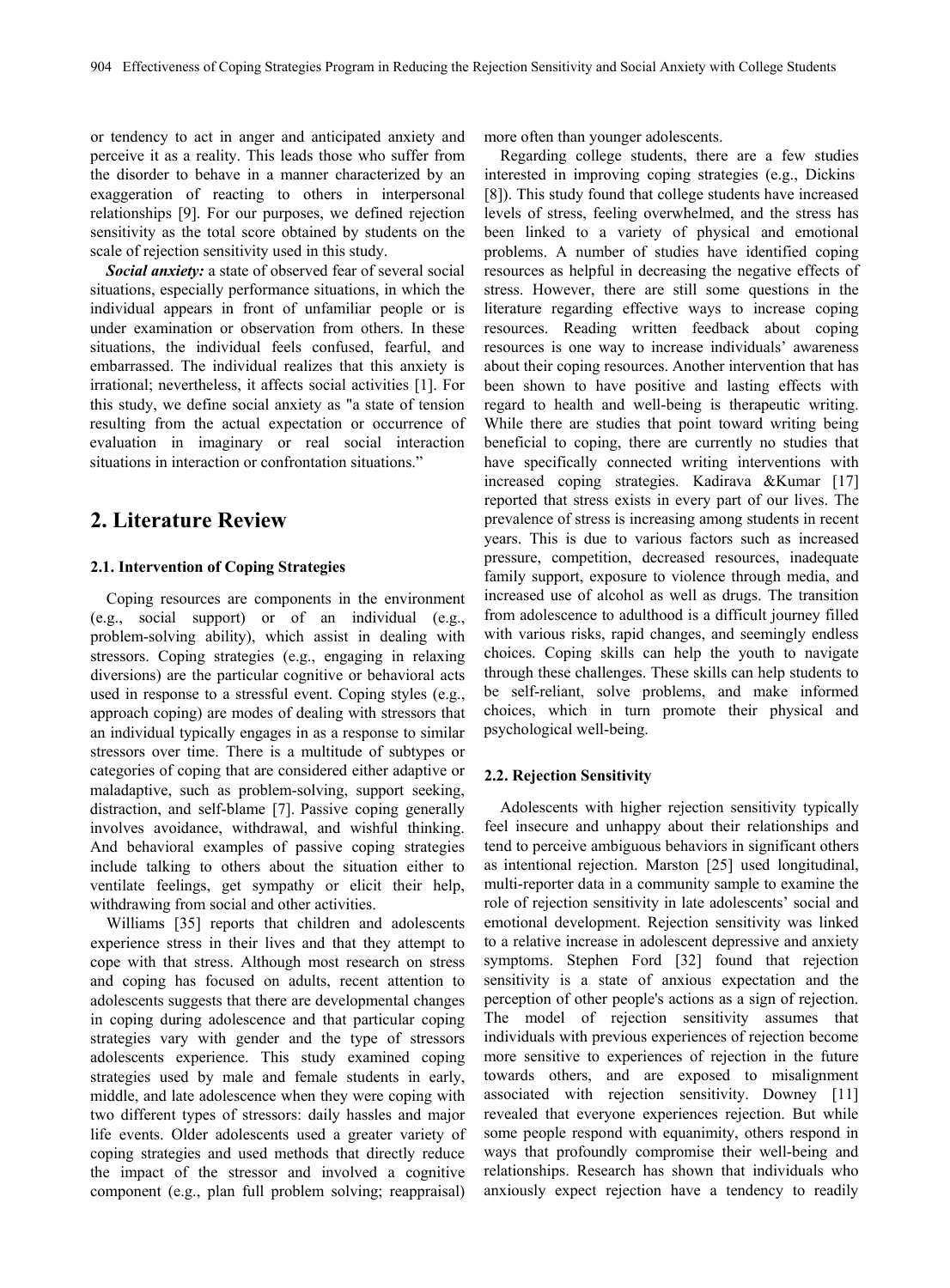perceive it in other people's behavior and then react to it in ways that undermine their relationships; their behavior thus leads to the feared outcome [4, 9]. McDonald [26] investigated rejection sensitivity, the tendency to anxiously or angrily expect rejection, is associated with internalizing difficulties during childhood and adolescence; Analyses revealed that angry rejection sensitivity was related to depressive symptoms, but only for adolescents reporting low support from parents and friends. Friend support moderated the association between (1) angry rejection sensitivity and social anxiety, and (2) anxious rejection sensitivity and depressive symptoms. For adolescents reporting low support from friends, support from parents was positively related to social anxiety. Findings highlight the importance of considering relationships in studies of rejection sensitivity and adjustment during adolescence.

#### **2.3. Social Anxiety**

A person with social anxiety may present with various characteristics. For example, he or she may have rigid posture, speak with a quiet voice, display shyness, fail to participate in conversations, and avoid engaging in significant relationships. Kocovski [19] defined social anxiety disorder as the "marked fear of social or performance situations in which one is exposed to unfamiliar people or possible scrutiny by others." Social anxiety is defined in the Diagnostic and Statistical Manual of Mental Disorders (5th ed.; DSM-5; American Psychiatric Association) [3] as a condition characterized by abnormal fears of social situations. Social anxiety indicators can be manifest as physical symptoms (e.g., sweating, headaches, chills), cognitive symptoms (e.g., expecting to perform poorly or engaging in negative self-talk), or behavioral symptoms (e.g., avoidance, withdrawal, or social isolation). Examples of situations feared commonly by individuals with social phobia include participating in meetings, initiating and maintaining conversations, and meeting new people. Rudolph & Zimmer [31] tested portions of the rejection sensitivity model by investigating associations of parenting and interparental conflict with early adolescents' emotional maladjustment (depressive and social anxiety symptoms) and to identify whether these associations were indirect via their rejection sensitivity and their emotional and behavioral reactions to rejection threat. They found direct associations with elevated symptoms of depression and social anxiety among early adolescents. Understanding these pathways from familial relationships to child and adolescent emotional ill-health allows the development of more nuanced, effective, and multi-stage approaches to intervention.

Previous studies have shown that more than half (65.4%) of college students had moderate social anxiety, while nearly a quarter (22.4%) had severe social anxiety [36].

Previous studies have also revealed that social anxiety not only seriously endangers college students' psychosocial adaptation and interpersonal communication but also their academic achievement. While many students navigate this transitional time successfully, others are confronted by difficulties in both achievement and psychosocial adjustment. One psychosocial factor that may hinder success in university/college is social anxiety, an emotional problem that is often overlooked or hidden from the casual observer [5]. Jefferies & Ungar [16] reported higher rates of social anxiety symptoms and prevalence. They suggested that levels of social anxiety may be rising among young people and adolescents because they are most at risk. Public health initiatives are needed to raise awareness of social anxiety.

# **3. Materials and Methods**

#### **3.1. Research Sample**

The original community sample consists of all students in King Faisal University. The random sample consists of 60 male students aged 19–22 years, from the College of Education of King Faisal University from the departments of special education, arts education, and physics education. From this group, we selected 20 students with higher levels of rejection sensitivity and social anxiety and low scores on the coping strategies scale as an experimental group. Our research depends on this single sample.

## **3.2. Research Instrument**

**Coping strategies scale (CSS)**: this scale, by Toubin [34], consists of 32 items and is divided into 8 subscales consisting of specific coping strategies. These include the following:

*Problem Solving*: This subscale includes items referring to both behavioral and cognitive strategies designed to eliminate the source of stress by changing the stressful situation.

*Cognitive Restructuring*: This subscale includes cognitive strategies that alter the meaning of the stressful transaction as it is seen as less threatening, examined for its positive aspects, and viewed from a new perspective.

*Social Support*: This subscale includes items that refer to seeking emotional support from people in general, one's family, and one's friends.

*Express Emotions*: This subscale includes items referring to releasing and expressing emotions.

*Problem Avoidance*: This subscale includes items referring to the denial of problems and the avoidance of thoughts or actions involving stressful events.

*Wishful Thinking*: This subscale refers to cognitive strategies that reflect an inability or reluctance to reframe or symbolically alter a situation. The items involve hoping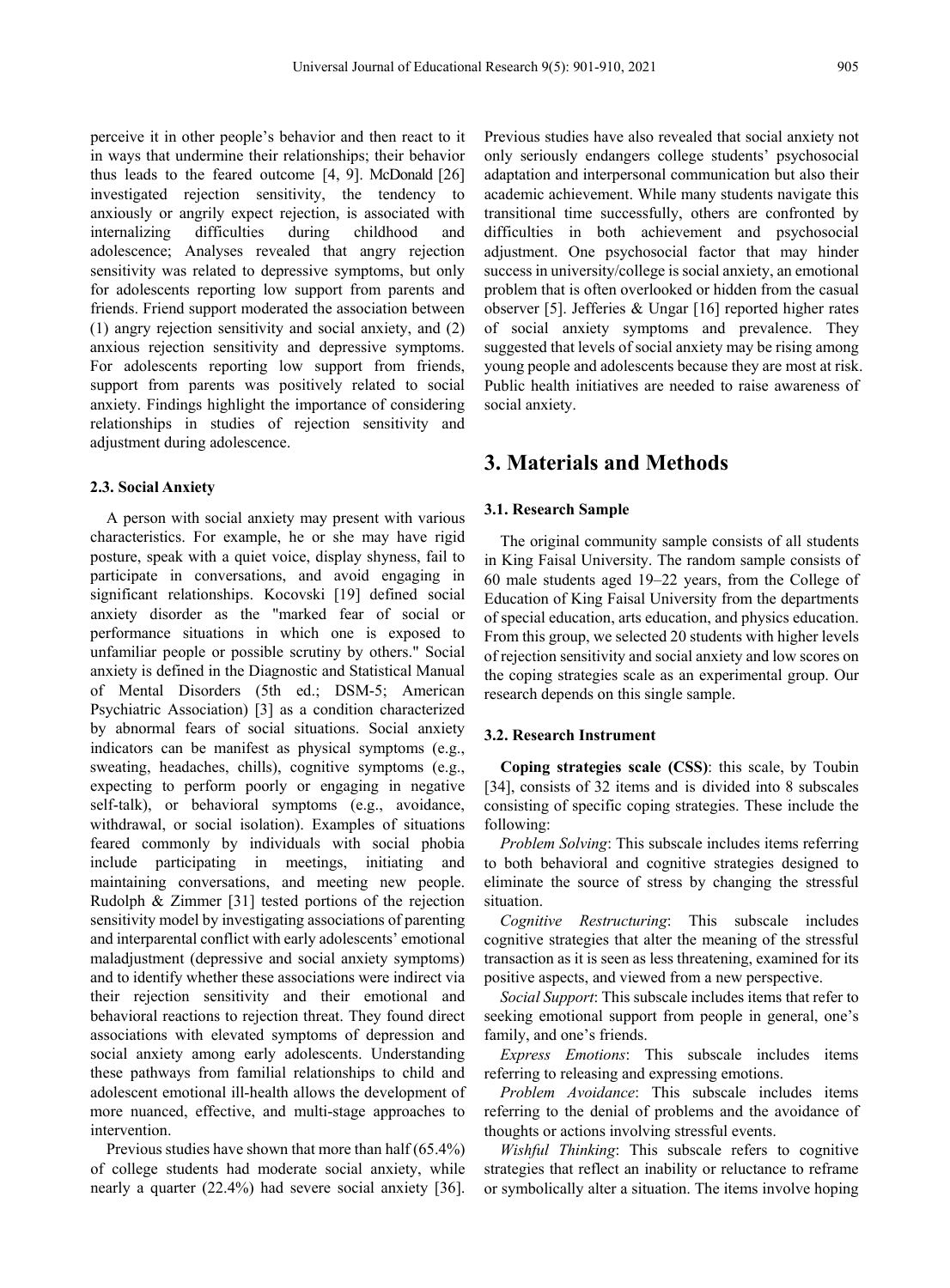and wishing that things could be better.

*Self-Criticism*: This subscale includes items referring to blaming oneself for what has happened. *Social Withdrawal*: This subscale includes items that reflect blaming oneself for situations and criticizing oneself. Items are rated on a 5-point scale ranging from 1 (always) to 5 (never). Reliability: by half- split n= 40 students, person correlation between single and prior items was (0,75), Spearman prawn  $(0,90)$ , alpha coefficient  $(0,67)$ , and Guttman  $(0,81)$ . Reliability by test-retest after two weeks was (0,764).

**Rejection sensitivity Questionnaire (RSQ):** by Downey & Feldman [9], translated into Arabic by the researcher [13], the questionnaire consists of 18 hypothetical situations in which rejection by a significant other is possible (e.g., ''You ask a friend to do you a big favor''). For each situation, participants were first asked to indicate their degree of concern or anxiety about the outcome of the situation (e.g., ''How concerned or anxious would you be over whether or not your friend would want to help you out?'') on a 6-point scale ranging from 1 (very unconcerned) to 6 (very concerned). Participants were then asked to indicate the likelihood that the other person would respond in an accepting manner (e.g., ''I would expect that he/she would willingly agree to help me out" on a 6-point scale ranging from 1 (very unlikely) to 6 (very likely). An overall rejection sensitivity score was obtained by weighting the expected likelihood of rejection by the degree of anxiety or concern about the outcome of the request. Many studies (e.g., [9, 11]), have found that internal consistency for each subscale was very high (Cronbach's for Total Rejection Sensitivity, 0.87). In this study, the reliability by test-retest was (0,82) with a statistical coefficient at (P≤0.01).

**Social anxiety scale (SAS):** by Leary & Dobbin, translated into Arabic by Abdel-Rahman and Abdel-Maqsoud [1], the scale has 26 items and participants are required to rate their agreement with each item on a 5-point scale. The highest possible score is 130, and higher scores indicate higher levels of social anxiety. Factorial analyses tested the validity of the scale, resulting in the presence of a single factor 74,7 % of variance, and saturated by the values of both dimensions of 0.86– 0.85 respectively. The validity of the test on the social skills scale and of all anxiety interaction, total degree of social anxiety turned out a negative correlation, while the relationship is statistically significant with no statistical coefficient. The correlation coefficient values were (0,24 – 0,90- 0.34) respectively. The reliability consistency correlation was found to be  $(0.85-0.87)$  n= 42 students by internal consistency between to mean domains interaction anxiety and coping anxiety. Coefficient (Spearman prawn) first factor 0.71, ascend factor, 0.73, total degree 0.73. The test-retest reliability after two weeks was 0.77, which is statistically significant at the (*P*≤ 0.01). These scores show the high validity and reliability of the scale.

**Counseling program:** by the researcher, the program

aims to improve coping strategies for reducing rejection sensitivity and social anxiety in college students. The program consists of 16 sessions including knowledge and activities focused on problem-solving, cognitive restructuring, expressing emotions, social support, problem avoidance, wishful thinking, self-criticism, and social withdrawal. The program was given to the experimental group in the following sequence:

*Weeks1–3*: Students were instructed in and practiced problem-solving skills. During the second and third sessions, they watched a tape on problem-solving steps under the label "*Be positive and don't delay today's problem until tomorrow*" and practiced the concepts presented under the direction of the researcher.

*Weeks 4–5*: Students were trained in cognitive reinstructing and disputing irrational beliefs, and taught to engage in more rational beliefs instead. They were told that negative beliefs give rise to negative emotions, so if they changed their negative attitudes about peer relationships, rejection sensitivity, and social anxiety situations the negative feelings associated with them will gradually weaken.

*Weeks 6–7*: Students were instructed in and practiced the expression of emotions through emotional control. They were taught to avoid anger, even in very exciting situations. Students were instructed in and practiced social support and to provide assistance to others when needed.

*Weeks 8–9*: Students were instructed in problem avoidance through training to distinguish between effective and ineffective coping styles. They were taught to replace avoidance behavior with positive coping behavior. In addition, they were taught to reduce wishful thinking through training in the importance of making an effort to achieve goals and remember that dreams do not solve problems. They were encouraged to convert aspirations into reality.

*Weeks 10–11*: These sessions focused on strategies for accepting self-criticism and reducing social withdrawal through training to evaluate themselves in situations of failure and success and situations of social participation with colleagues, such as discussions and opportunities for teamwork. The researcher used some techniques in the program such as:

*Discussion and dialogue*: This technique shows how individuals respond to what is presented to them by expressing their opinions, emotions, and discussions about the content of sessions. *Self-monitoring*: This technique makes the individual master and understands coping strategies to reduce rejection sensitivity and social anxiety. When the individual's self-awareness leads to the organization and management of his emotions, and to interact socially with others, then this technique is equivalent to the cognitive technique of 'know yourself' that makes the individual able to identify him- or herself with all its aspects, especially emotional. *Social problem*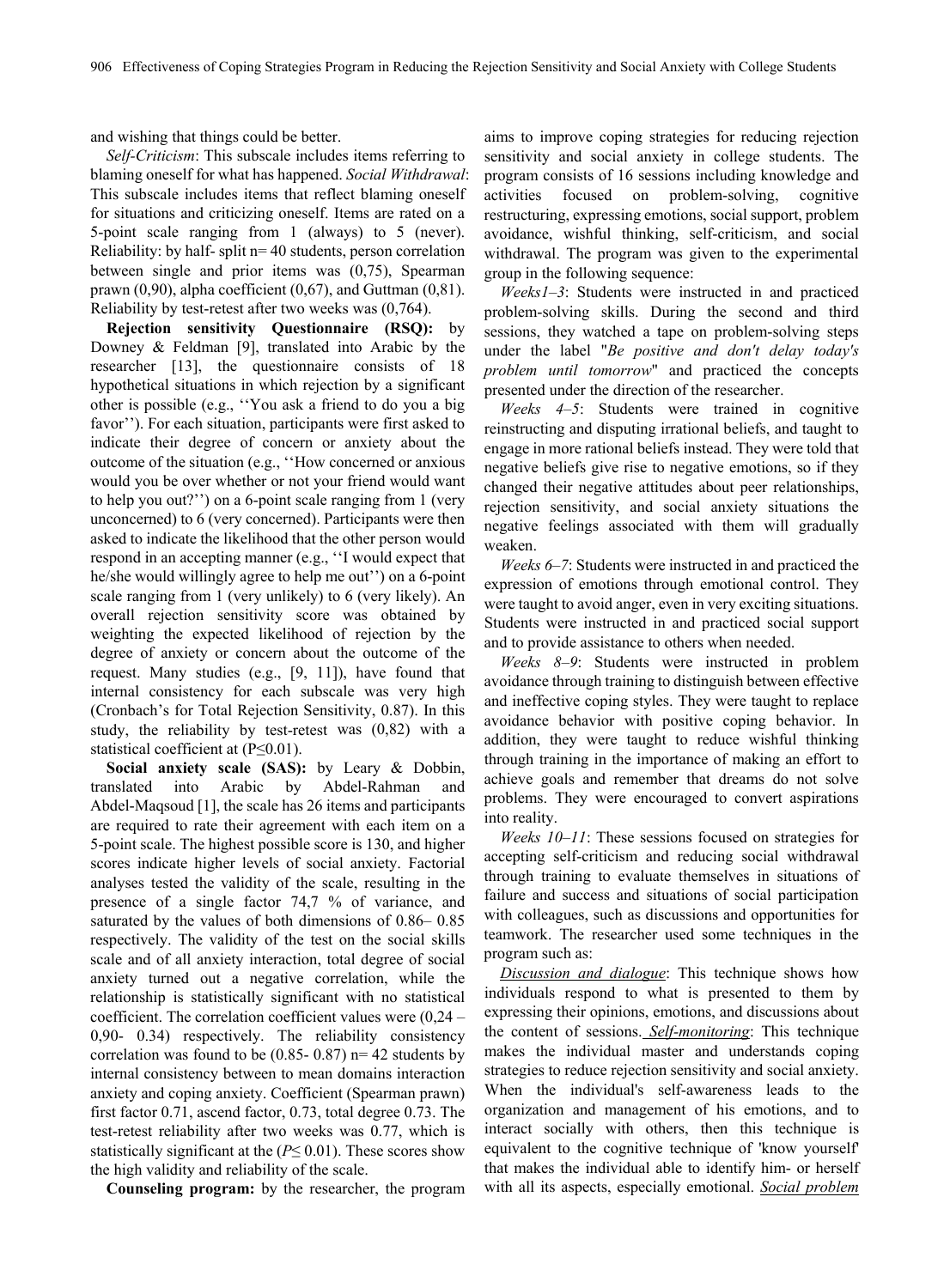*solving:* a strategy in which individuals achieve reasonable solutions. The researcher facilitates this process so that students are able to achieve solutions without help, from focus on behaviors, desires and feelings and not on good or bad behavior. The solution of the problem helps students learn appropriate ways to solve social problems, including when, how, and where. In addition, possible steps may include identifying the problem, identifying solutions, selecting alternatives, predicting results, and then evaluating them. All sessions included group discussion, short lectures, stories, feedback, reinforcement, modeling, role-play, and homework were used in the sessions might be effective in enhancing coping strategies.

## **4. Results**

**Table 1.** Mean, standard deviation, and t-test on dimensions of coping strategies between pretest and posttest. The results showed that there was a statistically significant difference at 0.01 level between pretest and post-test results, in favor of post-test, in dimensions of problem-solving, cognitive restructuring, expressing emotions, social support, problem avoidance, wishful thinking, self-criticism, and social withdrawal.

**Table 2**. Mann-Whitney test on differences in rejection sensitivity and social anxiety between pretest and posttest. The results showed that there is a statistically significant difference at 0.01 level between pretest and post-test in total degree of rejection sensitivity and social anxiety in favor of post-testing.

**Table 1.** Mean, standard deviation and T- test on dimensions of coping strategies between pre-posttest.

| Subscale                   | Pre/posttest | Mean  | S.D  | 'Т'-<br>value |
|----------------------------|--------------|-------|------|---------------|
| Problem<br>solving         | pre          | 49.20 | 2.57 | 21.45 **      |
|                            | post         | 66.10 | 2.51 |               |
| Cognitive<br>restructuring | pre          | 50.30 | 2.32 | 23.99 **      |
|                            | post         | 67.50 | 2.16 |               |
| Express<br>emotions        | pre          | 50.75 | 3.88 | $12.33$ **    |
|                            | post         | 62.65 | 2.36 |               |
| Social support             | pre          | 51.15 | 4.59 | 12.22**       |
|                            | post         | 64.50 | 2.37 |               |
| Problem<br>avoidance       | pre          | 64.68 | 2.36 | 23.17**       |
|                            | post         | 48.55 | 2.11 |               |
| Wishful<br>thinking        | pre          | 66.04 | 2.40 | $21.08**$     |
|                            | post         | 49.59 | 2.79 |               |
| Self-criticism             | pre          | 61.90 | 3.59 | $12.23$ **    |
|                            | post         | 50.05 | 3.94 |               |
| Social<br>withdrawal       | pre          | 68.20 | 2.48 | $25.17**$     |
|                            | post         | 51.25 | 3.39 |               |

**Table 2.** Man-Whitney test on rejection sensitivity, and social anxiety between pre-posttest

| Factor                   | pretest |     | posttest |     | z-value   |
|--------------------------|---------|-----|----------|-----|-----------|
|                          | mean    | sum | mean     | sum |           |
| Rejection<br>sensitivity | 30.33   | 605 | 10.63    | 210 | $5.332**$ |
| social anxiety           | 3.45    | 609 | 10.35    | 208 | $5.420**$ |

Note.  $*_{p} < .05.$   $*_{p} < .01.$ 

# **5. Discussion**

Previous research has [10,18,26,31] demonstrated that rejection sensitivity is related to social anxiety and other adjustment difficulties, because some of the psychological difficulties are associated with rejection sensitivity among college students. Thus, programs that involve activities and peer participation may be beneficial in reducing rejection sensitivity and social anxiety. We found significant differences in proactive and non-proactive coping in our experimental group due to our intervention program. The sixteen-session program, including group discussion, role-playing, modeling, stories, and so on, might be effective in enhancing coping skills and reducing rejection sensitivity and social anxiety. Many college students use undesirable coping strategies such as withdrawal and avoiding problems, whereas others' use of coping skills such as problem-solving, cognitive restructuring, and expressing emotions may prompt better adaptation with peers in higher education.

Coping skills can help students be resilient, solve problems, and have a higher sense of autonomy and relatedness in peer relationships that in turn lead to improved psychological health. Students who possess proactive coping strategies for life events, challenges, and stress are likely to be more adjusted in their psychological and social lives. Hence, reducing rejection sensitivity and social anxiety in students, especially at the college level, is essential to proactive behavior.

The findings revealed that the students who participated in the coping strategies counseling program differed significantly between pretest and posttest results in productive coping, and showed improvement in unproductive coping (e.g., problem avoidance, wishful thinking, and social withdrawal). These results agree with previous studies (e.g., [6, 8, 7, 17]) on programs designed to help participants improve coping strategies, especially those that focus on problems or emotions. The experimental group reported an increase in the use of adaptive coping strategies and a decrease in the use of maladaptive coping strategies.

Our sessions helped participants learn to work in groups, which enhanced social interaction. We also gave students training in coping strategies, which helped them in facing problems and seeking appropriate solutions. The program included many activities aimed at improving coping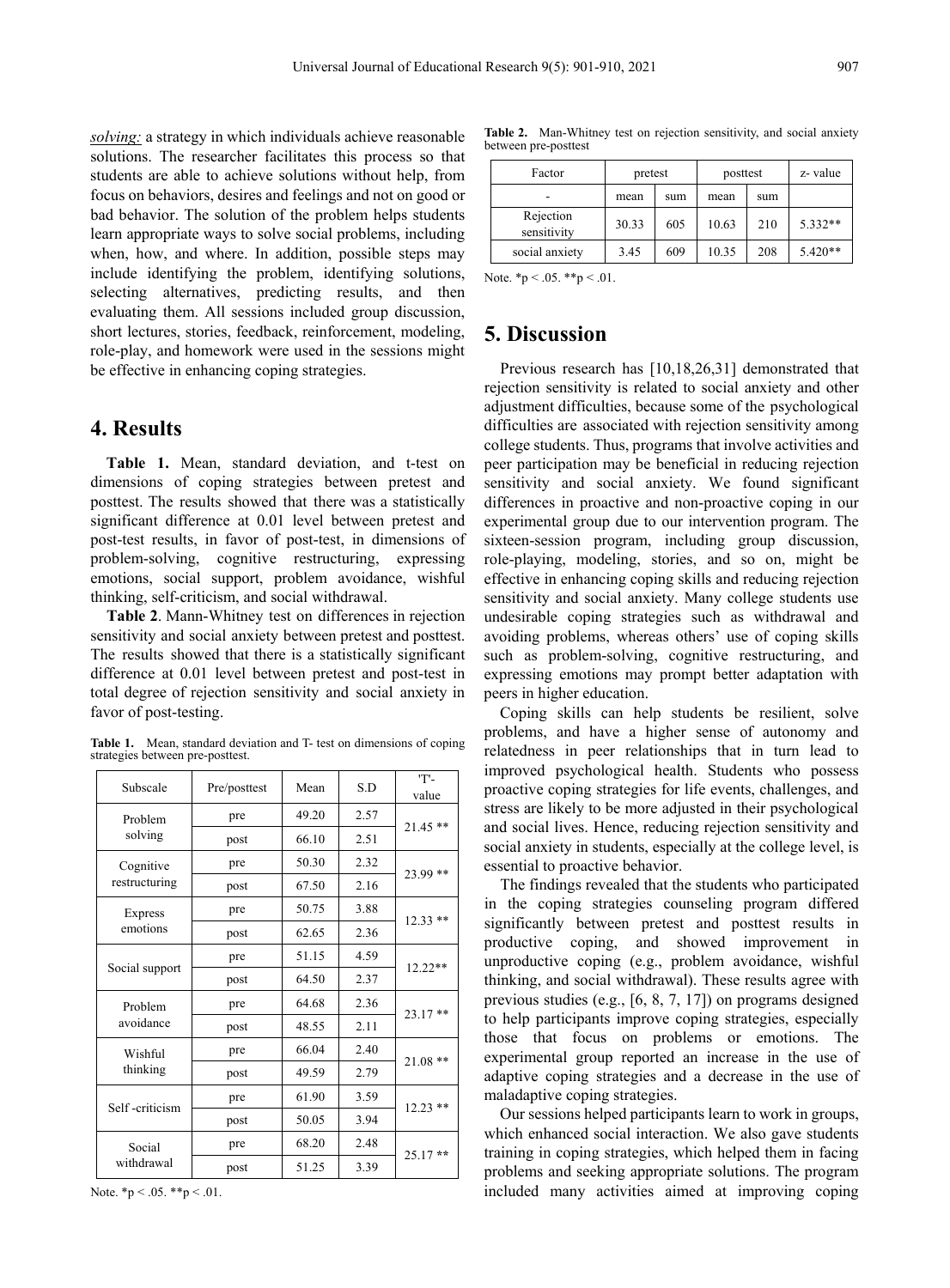strategies and using problem-solving strategies to reduce levels of social rejection and social anxiety. The problem-solving method is situated between fully aware of previous information, and not fully aware of the position of a new exhibit and the information and skills can be used in solve the problems, and to organize his experience and his knowledge before choosing from that applied in the new problem.

Cognitive restricting, which indicate to all treatment models about modified cognitive factors, may be due to the maladjustment behavior that resulting from irrational thinking, reorganized the perceptual field, rearrange the ideas, and understanding the negative effect to some thinking styles, and make the necessary exchange the maladjustment thinking styles to adjustment, affective, wisdom, and self-control. In addition, counseling helped participants learn how to control the expression of anger and frustration in appropriate ways in virtual and real situations.

The current program has helped participants reduce rejection sensitivity through training in strategies, tasks, exercises, and activities. It has also helped them to develop potential and to learn the strengths and weaknesses in themselves. Consequently, they can strengthen weak areas, and achieve their goals by taking advantage of potential and abilities of which they were previously unaware. The program sessions required students to participate in collective work and social interactions. It also helped the experimental group take advantage of the rejection sensitivity strategies in which they had been trained, which will help them in dealing with peers and in making friendships, awareness, and different solutions of some problems through the realistic situation by role-playing, scenario, and modeling.

Social anxiety is a particularly important factor during the transition from high school to university as it influences the development of new relationships. Thus, our program has helped students reduce social anxiety through sessions that included interaction between peers, expressing emotions, facing problems, and learning not to avoid or withdraw from situations. The program has increased students' self-confidence in communicating and interacting with others and developed students' abilities to turn negative strategies such as avoiding problems, wishful thinking, self-criticism, and social withdrawal into positive ones such as cognitive restructuring, expressing emotions, and social support.

Thomason [33] reported that self-efficacy for individuals contributes to social anxiety and the perception and awareness of individuals in their ability to cope. For example, some individuals may adopt learned helplessness. Students with high levels of social anxiety are more likely to find a social situation threatening and are less likely to perceive themselves as having control in the situation [19].

Social anxiety is one of the most common problems that break down integration with others in the community, but

we can overcome this problem by developing social skills that can help students with social interaction. Thus, reducing social anxiety can be achieved through involvement in various activities collective tasks. Many studies have found that individuals with social anxiety disorder show a weakness in understanding coping strategies and use avoidance in dealing with pressing social situations. Their use of coping based on emotion, especially avoidance and withdrawal, indicates the presence of internal problems.

# **6. Conclusions**

Based on the results of the research and discussion that has been described, we conclude that proactive coping strategies can help students reduce rejection sensitivity and social anxiety by enhancing their coping strategies through training programs. Students became more proactive which in turn prevented a sense of rejection sensitivity and social anxiety. Previous studies had demonstrated the role that counseling programs play in decreasing adolescents' rejection sensitivity and social anxiety. Despite that, these counseling programs have not received much attention. The current study found that improvement of coping strategies reduces the degree of rejection sensitivity and social anxiety. The results showed significant differences in coping strategies: problem-solving, cognitive restructuring, emotions expressing, social support, problem avoidance, wishful thinking, self-criticism, and social withdrawal in favor of post-test data. We also found significant differences in rejection sensitivity and social anxiety in favor of counseling program post-testing. Many college students need to acquire coping strategies for rejection sensitivity and social anxiety. Reducing these disorders is an important factor in achieving mental health and getting on a path to success, confidence, and increased quality of life. In sum, teaching effective coping skills is a worthwhile avenue for intervention and prevention.

## **7. Recommendations**

In light of our findings, we recommend more training and counseling programs to enhance coping strategies to reduce rejection sensitivity and social anxiety. We recommend additional research in light of variables that are not addressed in the current study, such as resilience, optimistic thinking, emotional regulation, spiritual intelligence, and effective parental. Also, there should be experimental studies aimed at designing counseling programs to improve coping strategies for reducing rejection sensitivity and social anxiety. Psychological and professional counselors should prepare training programs on proactive coping strategies such as problem-solving, cognitive restructuring, expressing emotions, social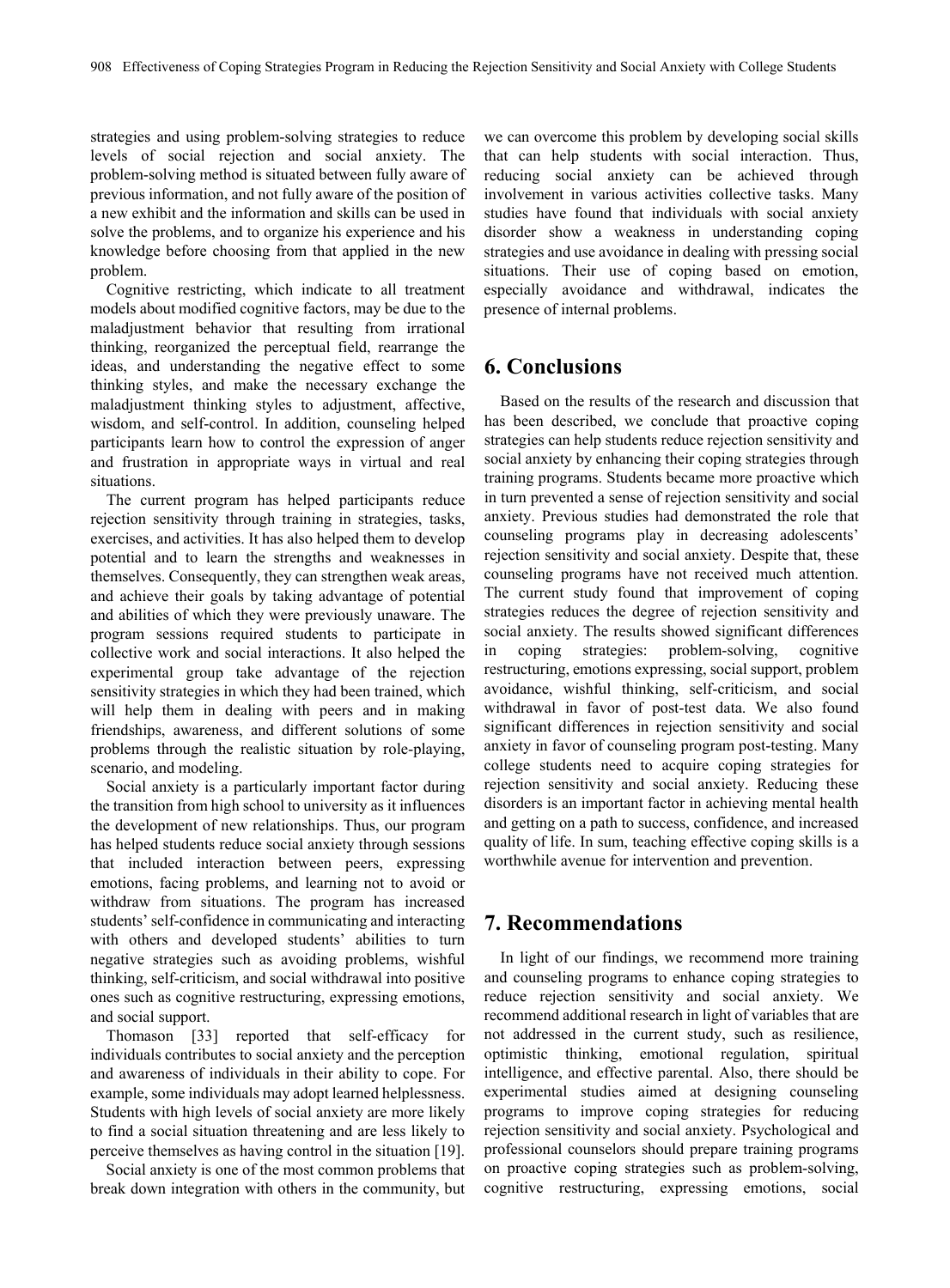support, and improvement of unproductive coping (e.g., problem avoidance, wishful thinking, self-criticism, and social withdrawal). In addition, educators and developers of higher-education curricula can include activities to activate coping strategies in college courses. Attention should be paid to designing active learning environments and providing opportunities for students to participate and interact with each other to avoid rejection sensitivity and social anxiety. This is especially vital for college students in education departments because they will be the teachers of the future.

## **Acknowledgements**

The author acknowledges the Deanship of Scientific Research at King Faisal University for financial support, under Track annual research No. (160132).

# **REFERENCES**

- [1] Abdel-Rahman, M. El-Sayed, and Abdel-Maqsoud, Hanim (1998). Social skills, affirmative behavior, social anxiety and their relationship to helping others among university students. In: Abdel-Rahman: Studies in mental health. Part 2, pp. 149-199, Cairo, Qubaa Printing and Publishing.
- [2] Al-Hazmi BH, Sabur SS, Al-Hazmi RH. (2020). Social anxiety disorder in medical students at Taibah University, Saudi Arabia. *J Family Med Prim Care*; 9:4329-32.
- [3] American Psychiatric Association. (2013). Diagnostic and statistical manual of mental disorders (5th ed.). Washington, DC: Author.
- [4] Ayduk, O; Downey G; Kim M. (2001). Rejection sensitivity and depressive symptom in women. *Personality& Social psychology Bulltin*, 21 (7), 868-877. doi: 10.1177/ 0146167201277009.
- [5] Brook, C. A., & Willoughby, T. (2015). The social ties that bind: Social anxiety and academic achievement across the university years. *Journal of Youth and Adolescence*, 44(5), 1–14.
- [6] Bugalski, K.; Frydenberg, E (2000). 'At Promoting effective coping in adolescents risk' for depression. *Australian Journal of Guidance and Counseling*, 10 (1), 111-132.
- [7] Carter Alina Erin, (2010). Evaluating the Best of Coping Program: Enhancing Coping Skills in Adolescents. Degree of Doctor, University of Windsor, Faculty of Graduate Studies, Ontario, Canada.
- [8] Dickinson Wendy L. (2006). Increasing coping resources: An experimental intervention approach. Degree of Doctor. The College of Education, Georgia State University Atlanta.
- [9] Downey, G., & Feldman, S. I. (1996). Implications of rejection sensitivity for intimate relationships. *Journal of personality and Social Psychology*, 70, 1327-1343. doi:10.1037/0022-3514.70.6.1327.
- [10] Downey, G., Lebolt, A., Rincón, C., & Freitas, A. L. (1998). Rejection sensitivity and children's interpersonal difficulties. Child Development, 69, 1074–1091. doi:10.1111/j.1467-86 24.1998. tb06161.x.
- [11] Downey, G. Mougios, V. Ayduk, O. London, B.(2004). Rejection sensitivity and the defensive motivational system: Insights from the startle response to rejection cues. *Psychological Science*, 15,668-673.
- [12] Downey, G. Feldman, S. &.Ayduk, O.(2000). Rejection sensitivity and male violence in romantic relationships. *Personal relationship*, 7 (1), 45-61.
- [13] Elballah A. Khaled (2013). The quality of friendship and its relationship to depressive symptoms and rejection sensitivity among university students. Journal of the College of Arts, Menoufia University. Number 92, January pp. 679-734.
- [14] Hakami RM; Mahfouz MS; Adawi AM; Mahha AJ; Athathi AJ; & Daghreeri HH, (2017). Social anxiety disorder and its impact in undergraduate students at Jazan University, Saudi Arabia. *Ment Illn*; 9:7274.
- [15]Inguglia Cristiano, Costa Sebastiano Ingoglia, Sonia, Cuzzocrea Francesca & Liga Francesca (2020). The role of parental control and coping strategies on adolescents' problem behaviors. Current Psychology https://doi.org/10.1 007/s12144-020-00648-w
- [16] Jefferies P, Ungar M (2020) Social anxiety in young people: A prevalence study in seven countries. PLoS ONE 15 (9),1-18 DOI:10.1371/journal.pone.0239133
- [17] Kadhiravan. S., & Kumar, K. (2012). Enhancing stress coping skills among college students. *International Refereed Research Journal*. Vol.3, Issue–4(1), 49-55. www.researche rsworld.com
- [18] Kelliher, Jessica Leigh (2013). Personality, rejection sensitivity and perceptions of social support adequacy as predictors of college students, depressive symptoms. Degree of master, faculty of the graduate school of western Carolina University.
- [19] Kocovski, Nancy (2001). Attentional biases and coping with social anxiety. Degree of Doctor, Faculty of graduate studies, York University, Toronto, Ontario.
- [20] Khoshkam S, Bahrami F, Ahmedi A, Fatehizade M, Etemadi O (2012) Attachment style and rejection sensitivity: The mediating effect of self-esteem and worry among Iranian college students. Eur J Psychol, 8:363-374.
- [21]Lazarus, R.S., &Folkman, S. (1984). Stress appraisal and coping. New York: Springer.
- [22]Lewis, R., & Frydenberg, E. (2004). Students' self-evaluations of their coping: how well do they do it? In Frydenberg, E. (Ed.), Thriving, surviving, or going under: coping with everyday lives. Greenwich, CT: Information Age Publ. Pp. 25–44.
- [23]Lopze, Shane J. (2013). The encyclopedia of positive psychology. Wiley- Blackwell.
- [24]London, B., Downey, G., Bonica, C., & Paltin, I. (2007). Social causes and consequences of rejection sensitivity. Journal of Research on Adolescence, 17, 481–506. doi:10.1111/j.1532-7795.2007.00531.x.